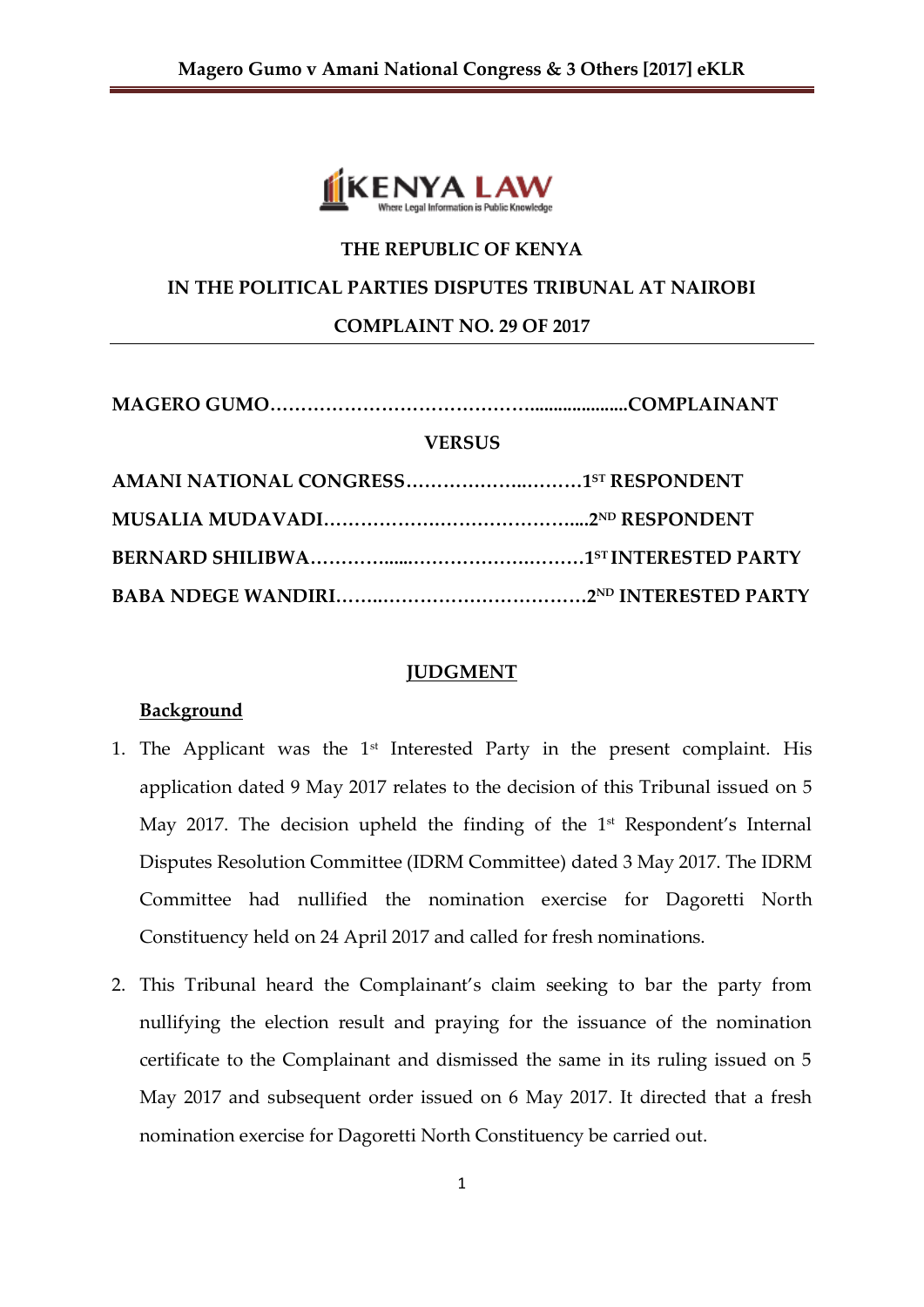- 3. The present application sought to have the  $1<sup>st</sup>$  Respondent placed in civil jail for contempt for disobedience of the said order. The application was based on the fact that the 1<sup>st</sup> Respondent was present at the ruling on 5 May at which the ruling of this Tribunal was issued directing that the IDRM decision be complied with through a fresh nomination exercise be carried out. Since the IDRM decision directed that the exercise be carried out within 3 days, the Applicant was apprehensive that he would be disenfranchised and be precluded from participating in the electoral process if the  $1<sup>st</sup>$  Respondent failed to implement the said decision. Mr Wachakana for the Applicant asserted that the directives of the Tribunal ought to be obeyed to the letter and urged the Tribunal to enforce its own decisions in order to safeguard its dignity. He cited the decision of Ndolo J in *Teachers Service Commission v Kenya National Union of Teachers and 2 Others* **[2013] eKLR** to the effect that punishing for contempt was intended to safeguard the rule of law and asserted that the interests of justice demanded that the 1st Respondent be punished.
- 4. Mr Ngome for the  $1<sup>st</sup>$  and  $2<sup>nd</sup>$  Respondents, in addition to taking issue with the body of the application, asserted that according the ANC constitution, the National Elections Board (NEB), and not the Secretary-General was responsible for elections. As such, the consequences of failure to comply should be visited upon NEB and not the Secretary-General. He further urged that the application be disallowed on the basis that according to section 29 of the Contempt of Court Act, one could only be held in contempt where they failed to exercise due diligence to comply.
- 5. Mr Agonga for the Claimant also maintained that the Secretary-General is custodian of all records of the 1st Respondent and claimed that there was determination by the party not to comply with its own rules. In relation to the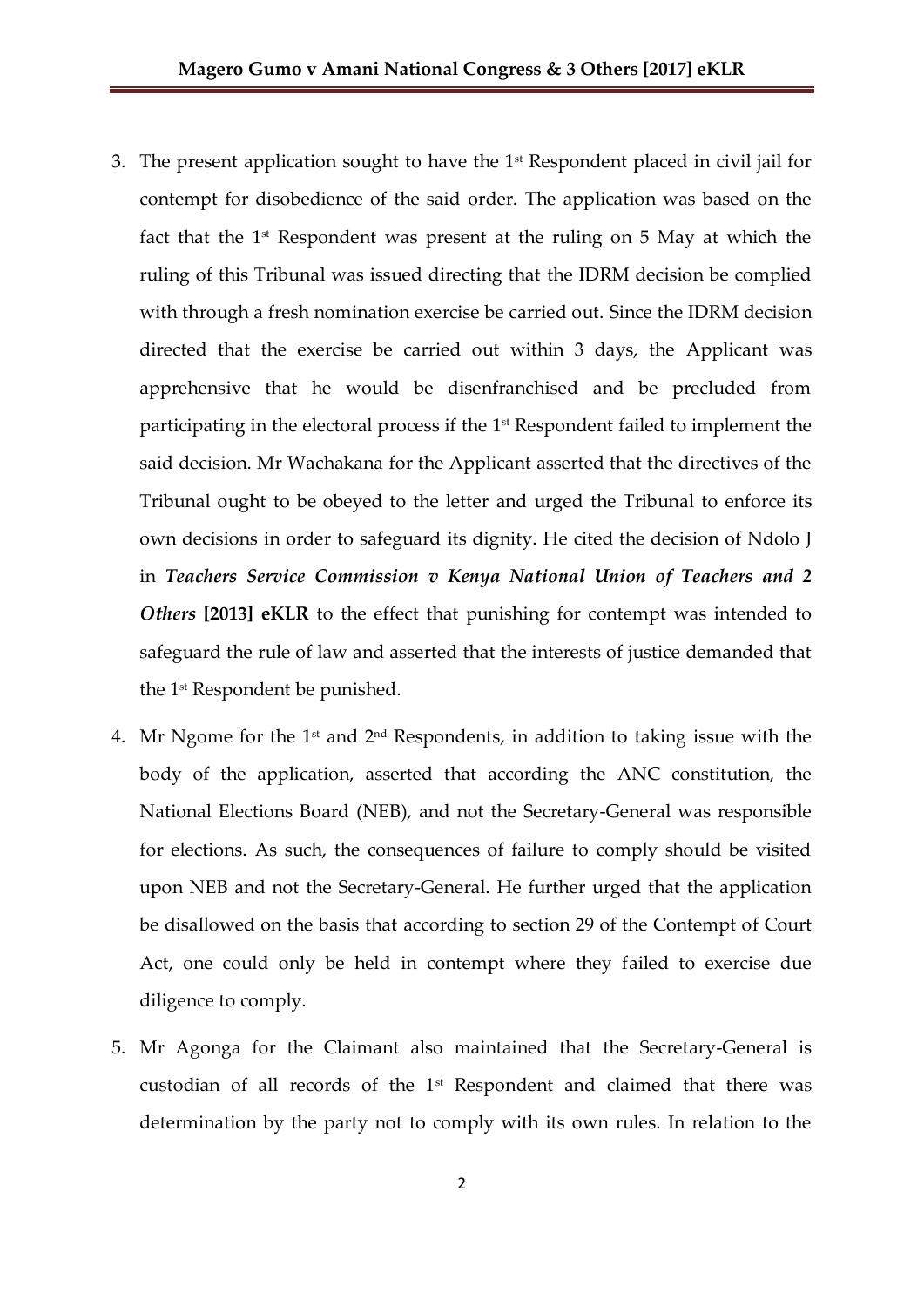claim that the face of the applicant was defective, he directed the Tribunal to section 41 (4) of the Political Parties Act which precludes the Tribunal from giving undue regard to technicalities.

6. Whereas the Applicant had also prayed for the nomination certificate for the nomination exercise held on 24 April 2017 be issued to the Applicant, no submissions were made in this regard at the hearing of the application.

#### **Issue for Determination**

7. After careful consideration of the submissions made on the Application, we find that the only issue that arises for determination: whether the  $1<sup>st</sup>$  Respondent's Secretary-General, ought to be held in contempt of the Tribunal's orders issued on 5 May 2017.

#### **Analysis**

- 8. The Tribunal has been asked to hold the 1st Respondent in contempt for failing to comply with its orders issued on May 2017. The Applicant relies on the fact that the 2nd Respondent was present in court at the reading of the subject decision of this Tribunal.
- 9. We agree that the orders of a Tribunal ought to be enforced, not merely in the interests of the parties but for the sake of safeguarding the rule of law. More than the dignity of the Tribunal and the parties who appear before us, the main reason why courts punish for contempt, as set out in *Teachers Service Commission v Kenya National Union of Teachers and 2 Others* **[2013]**, is to enhance the rule of law. We agree with the Claimant's assertion that it would set a dangerous precedent if disobedience of court orders were allowed to go unchecked.